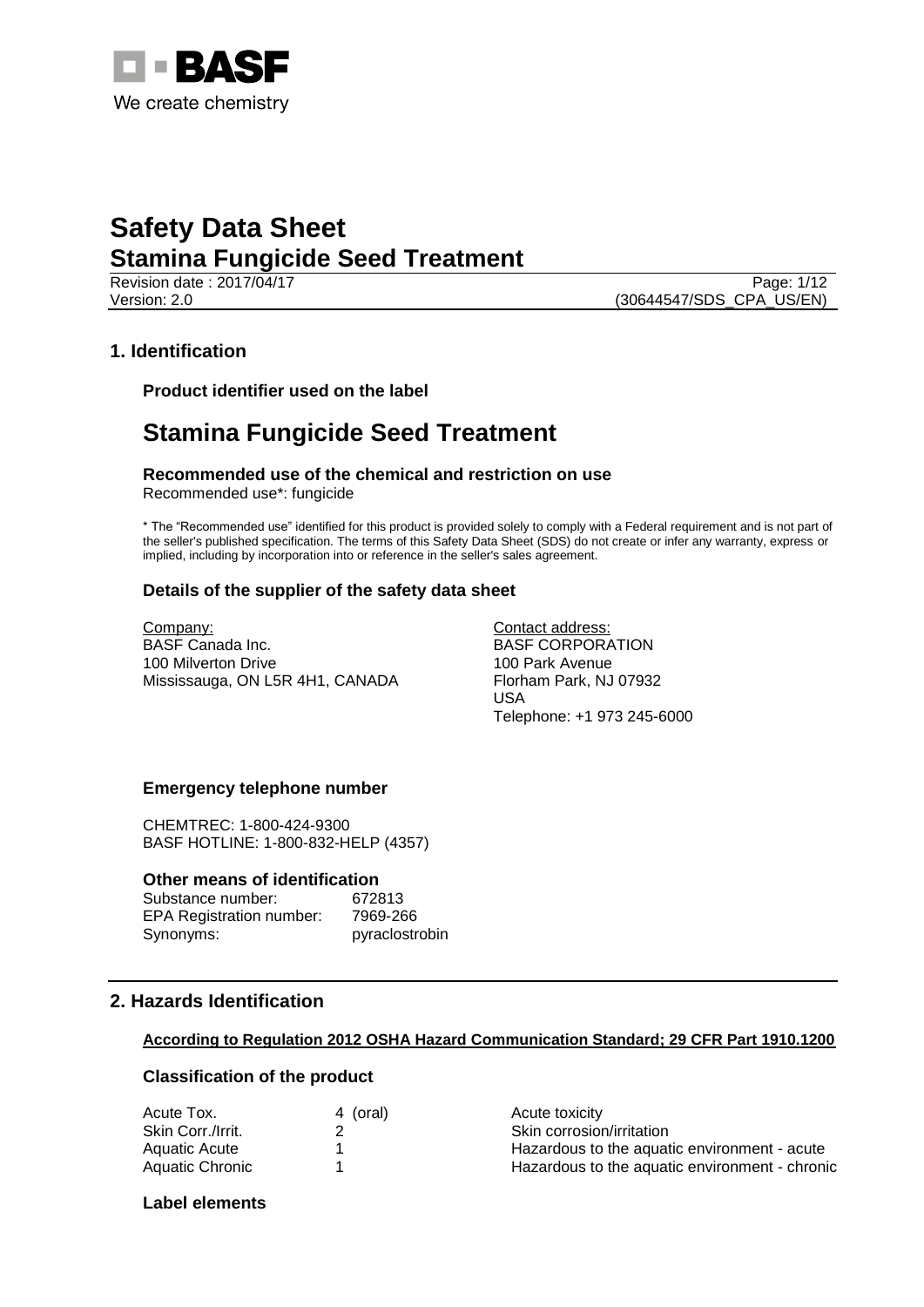Revision date : 2017/04/17 Page: 2/12<br>Version: 2.0 (30644547/SDS\_CPA\_US/EN) (30644547/SDS\_CPA\_US/EN)

Pictogram:



Signal Word: Warning

| Hazard Statement:                      |                                                                                  |
|----------------------------------------|----------------------------------------------------------------------------------|
| H <sub>315</sub>                       | Causes skin irritation.                                                          |
| H <sub>302</sub>                       | Harmful if swallowed.                                                            |
| H400                                   | Very toxic to aquatic life.                                                      |
| H410                                   | Very toxic to aquatic life with long lasting effects.                            |
| Precautionary Statements (Prevention): |                                                                                  |
| P <sub>273</sub>                       | Avoid release to the environment.                                                |
| P <sub>280</sub>                       | Wear protective gloves.                                                          |
| P <sub>270</sub>                       | Do not eat, drink or smoke when using this product.                              |
| P <sub>264</sub>                       | Wash with plenty of water and soap thoroughly after handling.                    |
| Precautionary Statements (Response):   |                                                                                  |
| P303 + P352                            | IF ON SKIN (or hair): Wash with plenty of soap and water.                        |
| P301 + P312                            | IF SWALLOWED: Call a POISON CENTER or doctor/physician if you                    |
|                                        | feel unwell.                                                                     |
| P330                                   | Rinse mouth.                                                                     |
| P391                                   | Collect spillage.                                                                |
| P332 + P313                            | If skin irritation occurs: Get medical advice/attention.                         |
| $P362 + P364$                          | Take off contaminated clothing and wash it before reuse.                         |
| Precautionary Statements (Disposal):   |                                                                                  |
| P <sub>501</sub>                       | Dispose of contents/container to hazardous or special waste collection<br>point. |

## **Hazards not otherwise classified**

Labeling of special preparations (GHS): May produce an allergic reaction. Contains: 1,2-benzisothiazol-3(2H)-one

## **3. Composition / Information on Ingredients**

## **According to Regulation 2012 OSHA Hazard Communication Standard; 29 CFR Part 1910.1200**

| <b>CAS Number</b> | Weight %      | <b>Chemical name</b> |
|-------------------|---------------|----------------------|
| 175013-18-0       | 18.42%        | Pyraclostrobin       |
| 77-78-1           | $0.1 - 1.0\%$ | dimethyl sulphate    |
| $56 - 81 - 5$     | 11.0 $%$      | glycerol             |

## **4. First-Aid Measures**

## **Description of first aid measures**

**General advice:** Remove contaminated clothing.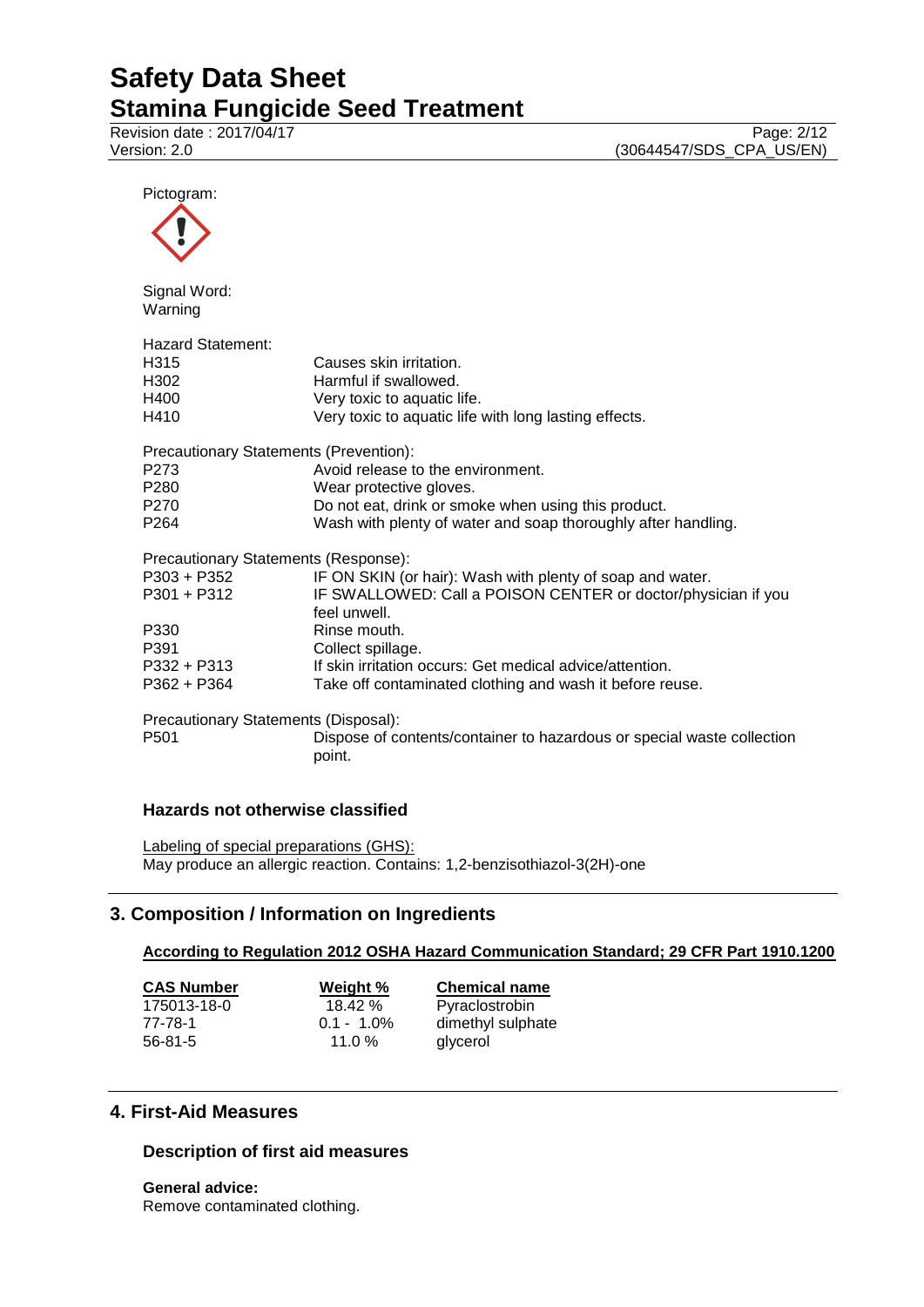## **If inhaled:**

Keep patient calm, remove to fresh air, seek medical attention.

#### **If on skin:**

Wash thoroughly with soap and water.

#### **If in eyes:**

Wash affected eyes for at least 15 minutes under running water with eyelids held open, consult an eye specialist.

#### **If swallowed:**

Immediately rinse mouth and then drink 200-300 ml of water, seek medical attention.

## **Most important symptoms and effects, both acute and delayed**

Symptoms: The most important known symptoms and effects are described in the labelling (see section 2) and/or in section 11., Further important symptoms and effects are so far not known.

#### **Indication of any immediate medical attention and special treatment needed**

#### Note to physician

Treatment: Treat according to symptoms (decontamination, vital functions), no known specific antidote.

## **5. Fire-Fighting Measures**

## **Extinguishing media**

Suitable extinguishing media: water spray, dry powder, foam, carbon dioxide

## **Special hazards arising from the substance or mixture**

Hazards during fire-fighting: carbon monoxide, carbon dioxide, nitrogen oxides, halogenated compounds, sulfur oxides The substances/groups of substances mentioned can be released in case of fire.

#### **Advice for fire-fighters**

Protective equipment for fire-fighting: Wear self-contained breathing apparatus and chemical-protective clothing.

#### **Further information:**

Keep containers cool by spraying with water if exposed to fire. In case of fire and/or explosion do not breathe fumes. Collect contaminated extinguishing water separately, do not allow to reach sewage or effluent systems. Dispose of fire debris and contaminated extinguishing water in accordance with official regulations.

## **6. Accidental release measures**

## **Personal precautions, protective equipment and emergency procedures**

Do not breathe vapour/spray. Use personal protective clothing. Avoid contact with the skin, eyes and clothing.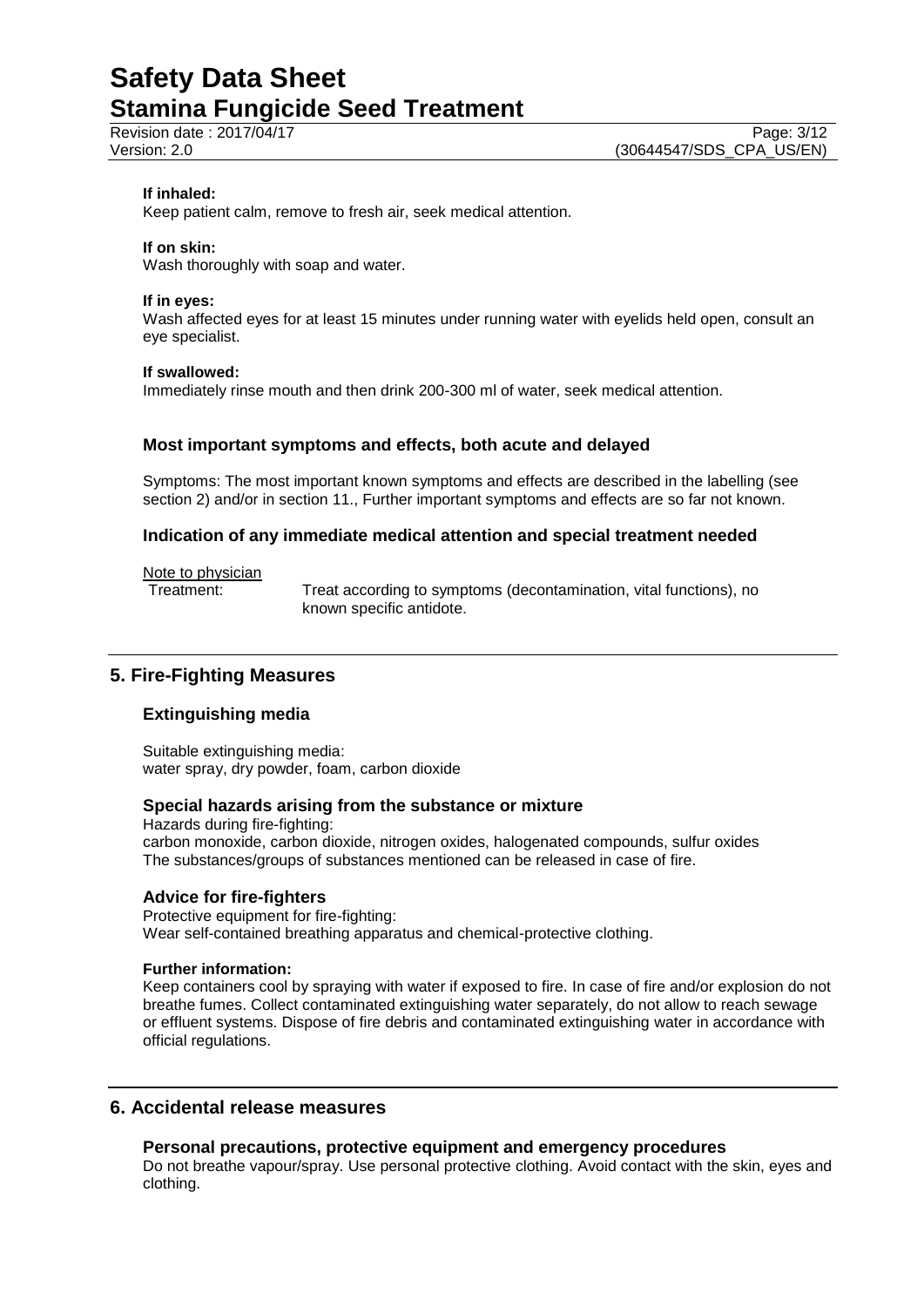Revision date : 2017/04/17 Page: 4/12

Version: 2.0 (30644547/SDS\_CPA\_US/EN)

## **Environmental precautions**

Do not discharge into the subsoil/soil. Do not discharge into drains/surface waters/groundwater.

## **Methods and material for containment and cleaning up**

Dike spillage. Pick up with suitable absorbent material. Place into suitable containers for reuse or disposal in a licensed facility. Spilled substance/product should be recovered and applied according to label rates whenever possible. If application of spilled substance/product is not possible, then spills should be contained, solidified, and placed in suitable containers for disposal. After decontamination, spill area can be washed with water. Collect wash water for approved disposal.

## **7. Handling and Storage**

## **Precautions for safe handling**

RECOMMENDATIONS ARE FOR MANUFACTURING, COMMERCIAL BLENDING, AND PACKAGING WORKERS. PESTICIDE APPLICATORS & WORKERS must refer to the Product Label and Directions for Use attached to the product for Agricultural Use Requirements in accordance with the EPA Worker Protection Standard 40 CFR part 170. Ensure adequate ventilation. Provide good ventilation of working area (local exhaust ventilation if necessary). Keep away from sources of ignition - No smoking. Keep container tightly sealed. Protect against heat. Protect contents from the effects of light. Protect from air. Handle and open container with care. Do not open until ready to use. Once container is opened, content should be used as soon as possible. Avoid aerosol formation. Provide means for controlling leaks and spills. Do not return residues to the storage containers. Follow label warnings even after container is emptied. The substance/ product may be handled only by appropriately trained personnel. Avoid all direct contact with the substance/product. Avoid contact with the skin, eyes and clothing. Avoid inhalation of dusts/mists/vapours. Wear suitable personal protective clothing and equipment.

Protection against fire and explosion:

No special precautions necessary. The substance/product is non-combustible. Product is not explosive.

## **Conditions for safe storage, including any incompatibilities**

Segregate from foods and animal feeds.

Further information on storage conditions: Keep away from heat. Protect from direct sunlight. Protect from temperatures below: 0 °C

The product crystallizes below the limit temperature.

Protect from temperatures above: 35 °C

Changes in the properties of the product may occur if substance/product is stored above indicated temperature for extended periods of time.

## **8. Exposure Controls/Personal Protection**

**Users of a pesticidal product should refer to the product label for personal protective equipment requirements.**

## **Components with occupational exposure limits**

glycerol **COSHA PEL** PEL 15 mg/m3 Total dust ; PEL 5 mg/m3 Respirable fraction ; TWA value 10 mg/m3 Total dust ; TWA value 5 mg/m3 Respirable fraction ;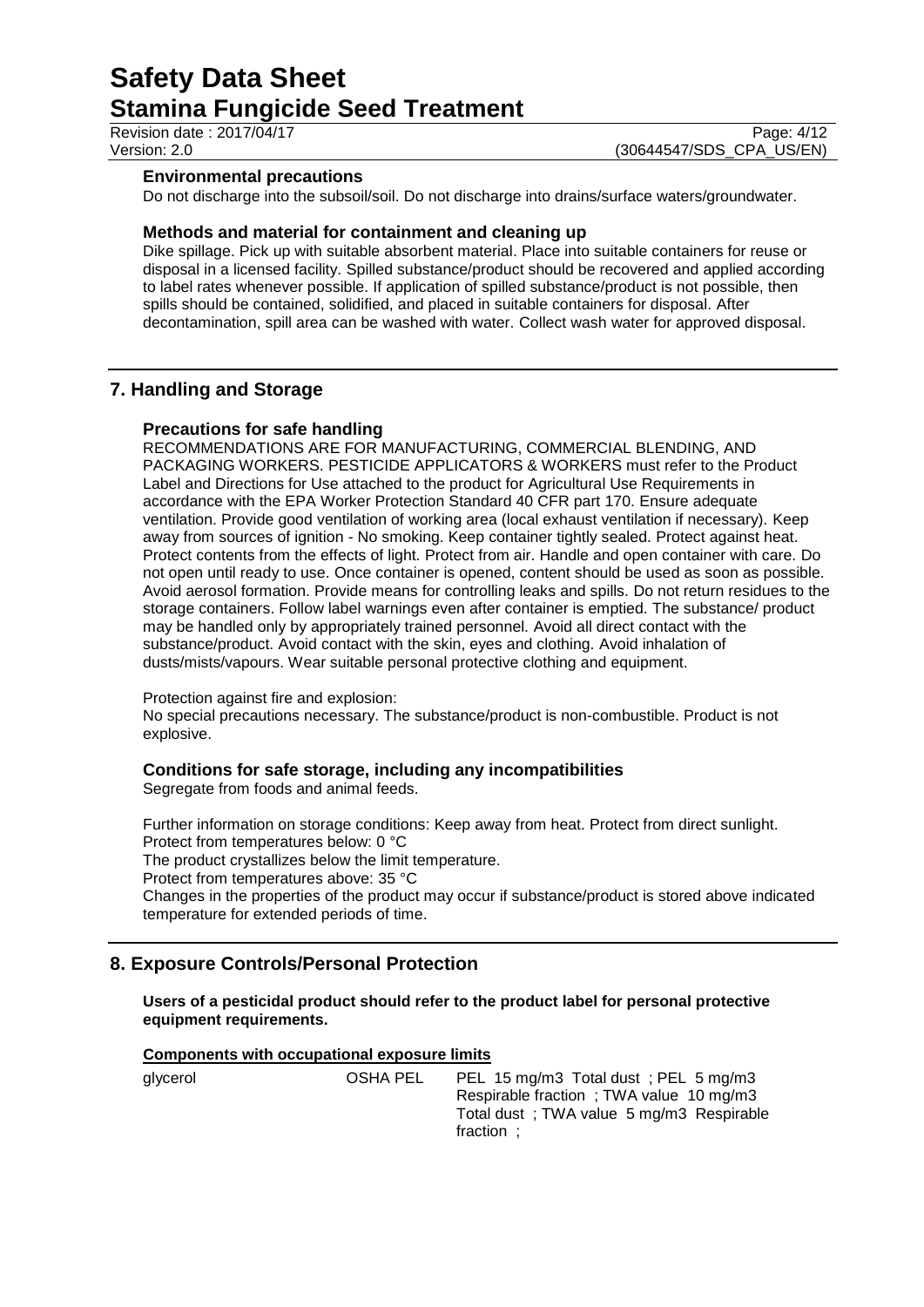| Revision date: 2017/04/17<br>Version: 2.0 |                  | Page: 5/12<br>(30644547/SDS_CPA_US/EN)                                                                                                                                                         |
|-------------------------------------------|------------------|------------------------------------------------------------------------------------------------------------------------------------------------------------------------------------------------|
| dimethyl sulphate                         | OSHA PEL         | Skin Designation;<br>The substance can be absorbed through the skin.<br>PEL 1 ppm 5 mg/m3; SKIN_FINAL;<br>The substance can be absorbed through the skin.<br>TWA value $0.1$ ppm $0.5$ mg/m3 ; |
|                                           | <b>ACGIH TLV</b> | Skin Designation;<br>The substance can be absorbed through the skin.<br>TWA value 0.1 ppm;                                                                                                     |

## **Advice on system design:**

Whenever possible, engineering controls should be used to minimize the need for personal protective equipment.

## **Personal protective equipment**

## **RECOMMENDATIONS FOR MANUFACTURING, COMMERCIAL BLENDING, AND PACKAGING WORKERS:**

## **Respiratory protection:**

Wear respiratory protection if ventilation is inadequate. Wear a NIOSH-certified (or equivalent) particulate respirator.

#### **Hand protection:**

Chemical resistant protective gloves, Protective glove selection must be based on the user's assessment of the workplace hazards.

## **Eye protection:**

Safety glasses with side-shields. Tightly fitting safety goggles (chemical goggles). Wear face shield if splashing hazard exists.

## **Body protection:**

Body protection must be chosen depending on activity and possible exposure, e.g. head protection, apron, protective boots, chemical-protection suit.

## **General safety and hygiene measures:**

The statements on personal protective equipment in the instructions for use apply when handling crop-protection agents in final-consumer packing. Wearing of closed work clothing is recommended. Personal protective equipment should be decontaminated prior to reuse. Gloves must be inspected regularly and prior to each use. Replace if necessary (e.g. pinhole leaks). Remove contaminated clothing. Store work clothing separately. Hands and/or face should be washed before breaks and at the end of the shift. No eating, drinking, smoking or tobacco use at the place of work. Keep away from food, drink and animal feeding stuffs.

## **9. Physical and Chemical Properties**

| Form:            | suspension                                                   |
|------------------|--------------------------------------------------------------|
| Odour:           | fruity                                                       |
| Odour threshold: | Not determined due to potential health hazard by inhalation. |
| Colour:          | off-white                                                    |
| pH value:        | approx. $6 - 8$                                              |
|                  | $(1\%$ (m), approx. 21 °C)                                   |
|                  | (as suspension)                                              |
| Freezing point:  | approx. $0 °C$                                               |
|                  | (approx. 1,013 hPa)                                          |
|                  | Information applies to the solvent.                          |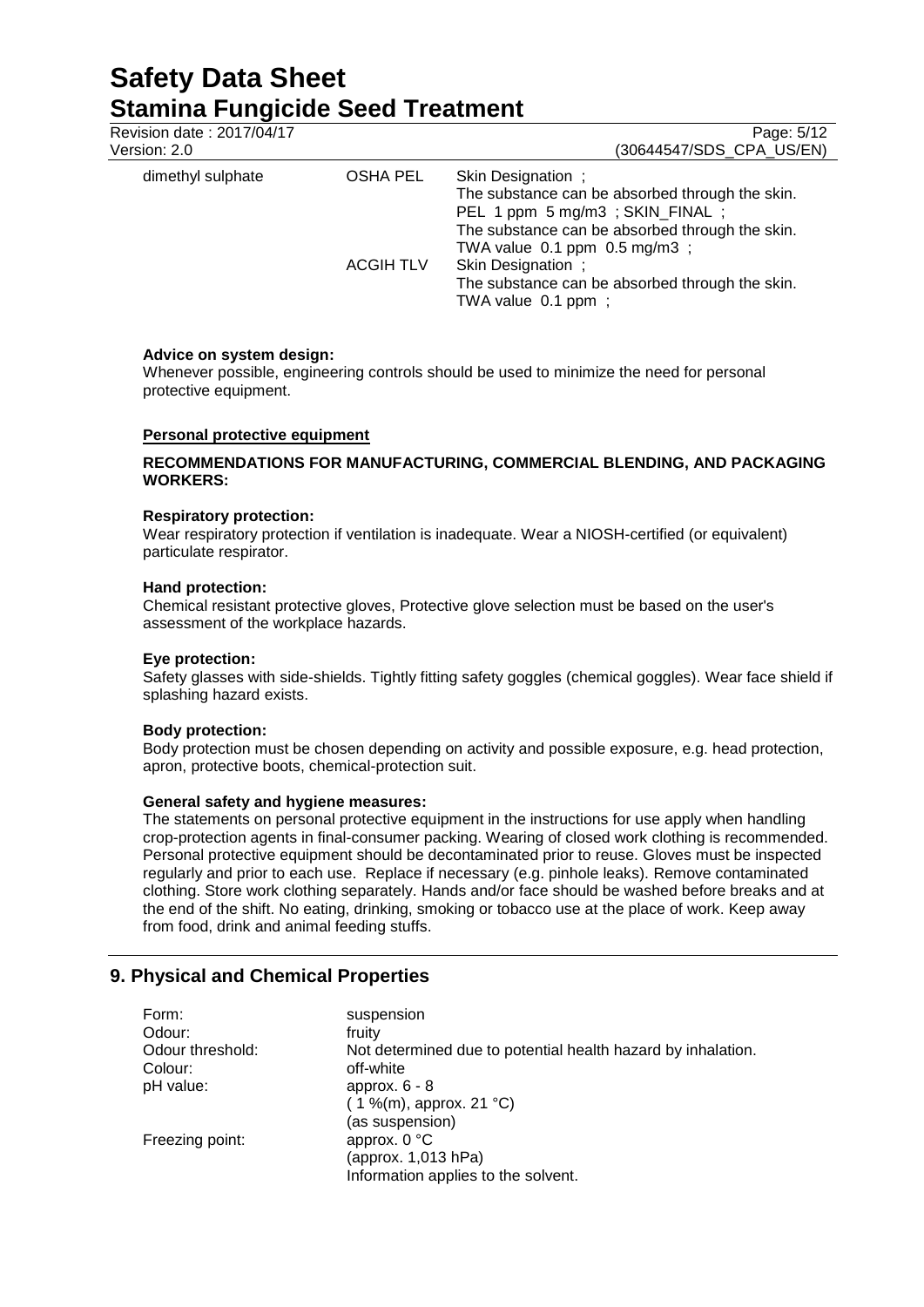| ------<br>Revision date: 2017/04/17<br>Version: 2.0                        |                                                                                                                                                                                                                       | Page: 6/12<br>(30644547/SDS_CPA_US/EN) |
|----------------------------------------------------------------------------|-----------------------------------------------------------------------------------------------------------------------------------------------------------------------------------------------------------------------|----------------------------------------|
| Boiling point:                                                             | approx. 100 °C                                                                                                                                                                                                        |                                        |
| Flash point:                                                               | (approx. 1,013 hPa)<br>Information applies to the solvent.<br>>100 °C<br>No flash point - Measurement made<br>up to the boiling point.                                                                                | (Directive<br>92/69/EEC, A.9)          |
| Flammability:                                                              | not applicable                                                                                                                                                                                                        |                                        |
| Lower explosion limit:                                                     | As a result of our experience with this<br>product and our knowledge of its<br>composition we do not expect any<br>hazard as long as the product is used<br>appropriately and in accordance with<br>the intended use. |                                        |
| Upper explosion limit:                                                     | As a result of our experience with this<br>product and our knowledge of its<br>composition we do not expect any<br>hazard as long as the product is used<br>appropriately and in accordance with<br>the intended use. |                                        |
| Autoignition:                                                              | 425 °C                                                                                                                                                                                                                | (Directive<br>92/69/EEC, A.15)         |
| Vapour pressure:                                                           | approx. 23.3 hPa<br>(approx. 20 $°C$ )<br>Information applies to the solvent.                                                                                                                                         |                                        |
| Density:                                                                   | approx. 1.09 g/cm3<br>(20 °C)                                                                                                                                                                                         |                                        |
| Vapour density:<br>Partitioning coefficient n-<br>octanol/water (log Pow): | not applicable<br>not applicable                                                                                                                                                                                      |                                        |
| Thermal decomposition:                                                     | No decomposition if stored and handled as<br>prescribed/indicated.                                                                                                                                                    |                                        |
| Viscosity, dynamic:                                                        | approx. 58 mPa.s<br>(20 °C)                                                                                                                                                                                           |                                        |
| Solubility in water:                                                       | dispersible                                                                                                                                                                                                           |                                        |
| Evaporation rate:<br>Other Information:                                    | not applicable<br>If necessary, information on other physical and chemical<br>parameters is indicated in this section.                                                                                                |                                        |

## **10. Stability and Reactivity**

## **Reactivity**

No hazardous reactions if stored and handled as prescribed/indicated.

Oxidizing properties: not fire-propagating (Directive 2004/73/EC, A.21) Formation of flammable gases:

Remarks: Forms no flammable gases in the presence of water. Method: Method: Flammability (contact with water)

## **Chemical stability**

The product is stable if stored and handled as prescribed/indicated.

## **Possibility of hazardous reactions**

No hazardous reactions if stored and handled as prescribed/indicated.

## **Conditions to avoid**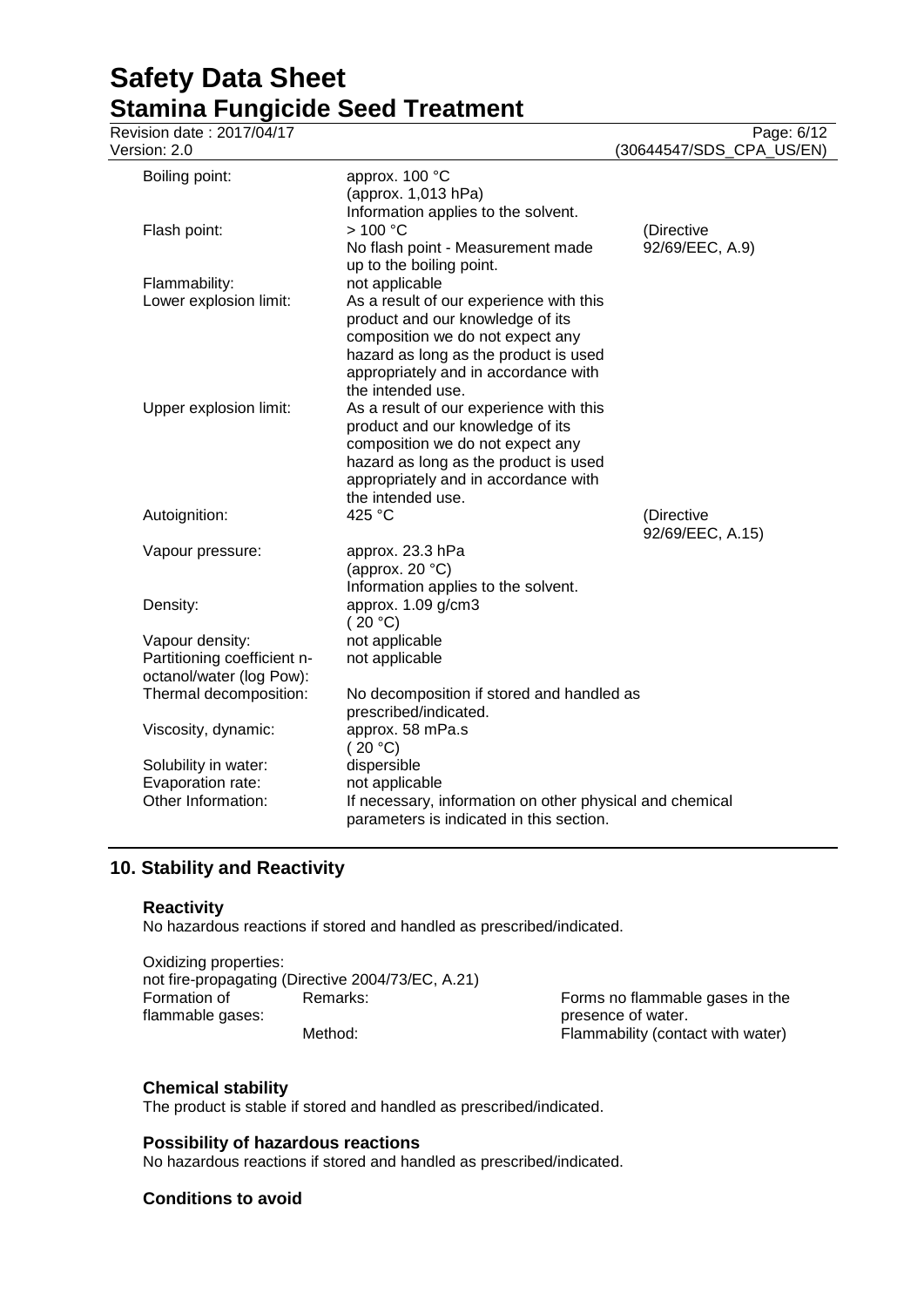Revision date : 2017/04/17 Version: 2.0 (30644547/SDS\_CPA\_US/EN)

See MSDS section 7 - Handling and storage.

## **Incompatible materials**

strong acids, strong bases, strong oxidizing agents

## **Hazardous decomposition products**

Decomposition products:

Hazardous decomposition products: No hazardous decomposition products if stored and handled as prescribed/indicated.

Thermal decomposition: No decomposition if stored and handled as prescribed/indicated.

## **11. Toxicological information**

## **Primary routes of exposure**

Routes of entry for solids and liquids are ingestion and inhalation, but may include eye or skin contact. Routes of entry for gases include inhalation and eye contact. Skin contact may be a route of entry for liquefied gases.

## **Acute Toxicity/Effects**

#### Acute toxicity

Assessment of acute toxicity: The product has not been tested. The statement has been derived from substances/products of a similar structure or composition. Of moderate toxicity after single ingestion. Virtually nontoxic by inhalation. Virtually nontoxic after a single skin contact.

**Oral** 

Type of value: LD50 Species: rat (female) Value: approx. 2,000 mg/kg (OECD Guideline 423)

Inhalation Type of value: LC50 Species: rat (male/female) Value: > 5.3 mg/l (OECD Guideline 403) Exposure time: 4 h

Dermal Type of value: LD50 Species: rat (male/female) Value: > 5,000 mg/kg (OECD Guideline 402) No mortality was observed.

Assessment other acute effects

Assessment of STOT single:

Based on the available information there is no specific target organ toxicity to be expected after a single exposure.

The product has not been tested. The statement has been derived from the properties of the individual components.

Irritation / corrosion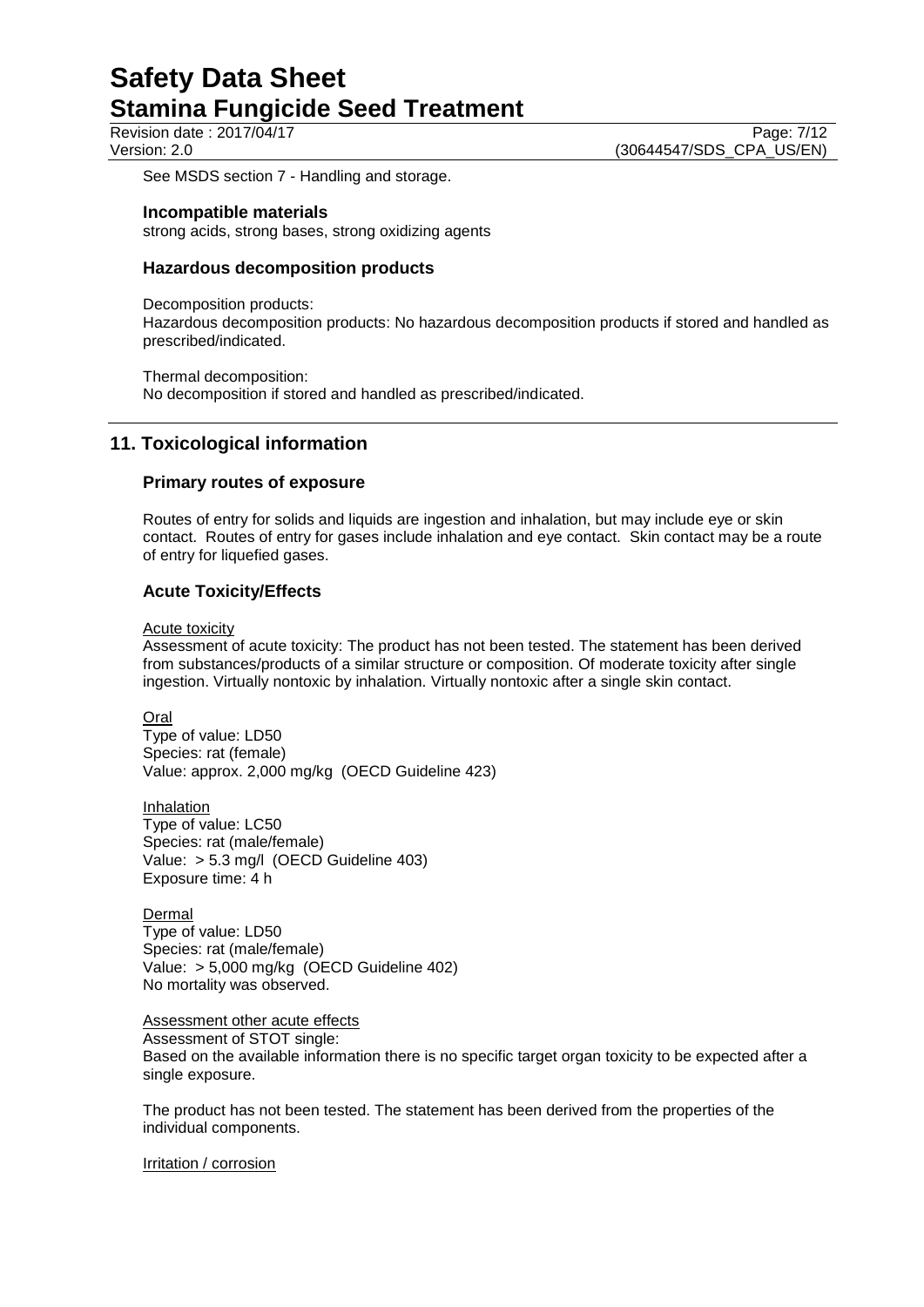Revision date : 2017/04/17 Page: 8/12<br>Version: 2.0 (30644547/SDS\_CPA\_US/EN) (30644547/SDS\_CPA\_US/EN)

Assessment of irritating effects: The product has not been tested. The statement has been derived from substances/products of a similar structure or composition. Skin contact causes irritation. Not irritating to the eyes.

Skin Species: rabbit Result: Irritant. Method: OECD Guideline 404

**Eye** Species: rabbit Result: non-irritant Method: OECD Guideline 405

**Sensitization** Assessment of sensitization: There is no evidence of a skin-sensitizing potential.

modified Buehler test Species: guinea pig Result: Skin sensitizing effects were not observed in animal studies. Method: OECD Guideline 406

*Information on: 1,2-benzisothiazol-3(2H)-one Guinea pig maximization test Species: guinea pig Result: Caused skin sensitization in animal studies. Method: OECD Guideline 406 Literature data.* ----------------------------------

Aspiration Hazard

No aspiration hazard expected. The product has not been tested. The statement has been derived from the properties of the individual components.

## **Chronic Toxicity/Effects**

## Repeated dose toxicity

Assessment of repeated dose toxicity: The product has not been tested. The statement has been derived from the properties of the individual components.

## *Information on: Pyraclostrobin*

*Assessment of repeated dose toxicity: After repeated exposure the prominent effect is local irritation. The substance may cause damage to the olfactory epithelium after repeated inhalation.*

## *Information on: glycerol*

*Assessment of repeated dose toxicity: No adverse effects were observed after repeated oral exposure in animal studies. Repeated inhalation exposure to large quantities has shown upper respiratory tract irritation in experimental animals.*

----------------------------------

## Genetic toxicity

Assessment of mutagenicity: The product has not been tested. The statement has been derived from the properties of the individual components. Mutagenicity tests revealed no genotoxic potential.

## **Carcinogenicity**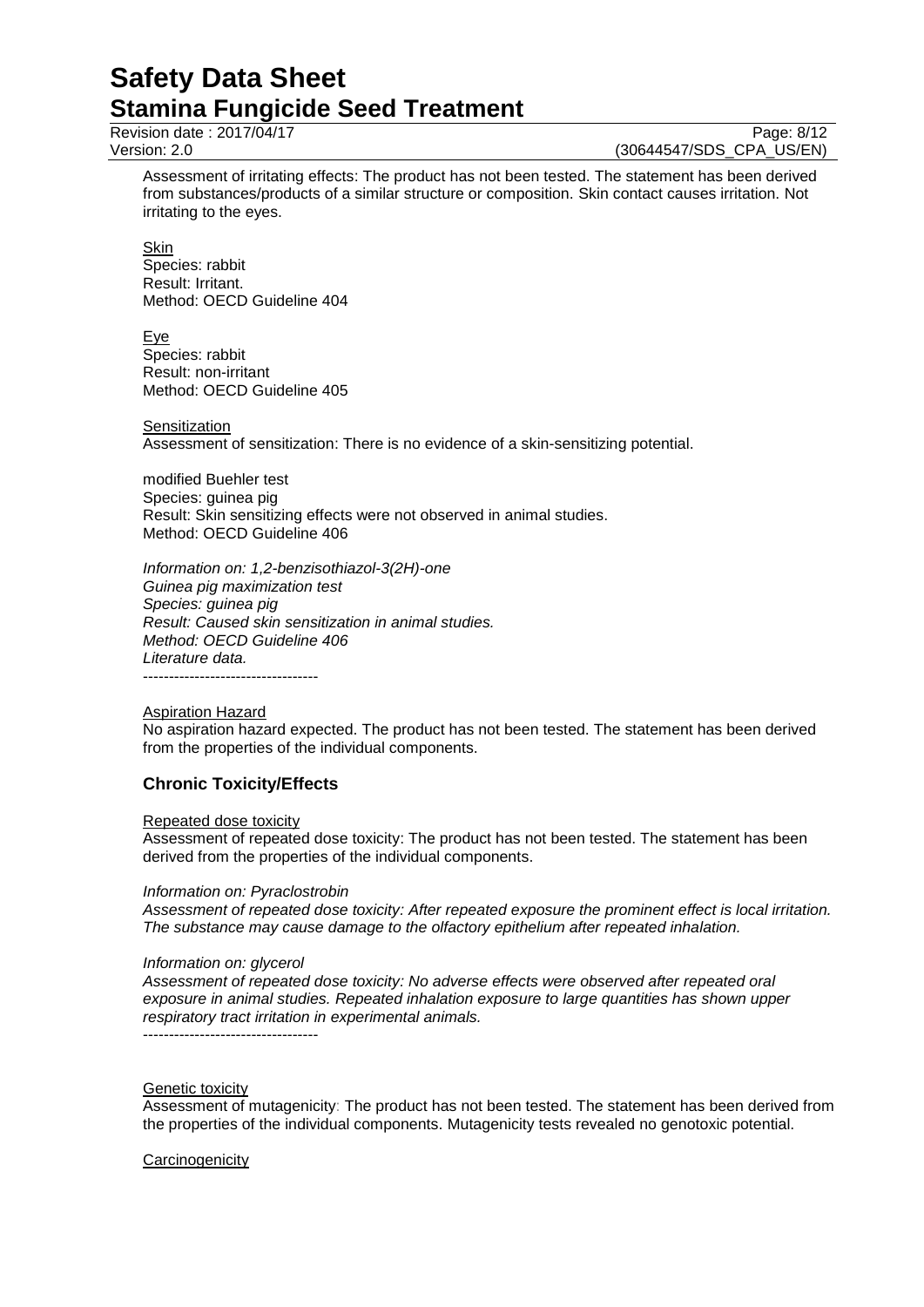Revision date : 2017/04/17 Page: 9/12

Version: 2.0 (30644547/SDS\_CPA\_US/EN)

Assessment of carcinogenicity: The product has not been tested. The statement has been derived from the properties of the individual components. The results of various animal studies gave no indication of a carcinogenic effect.

## Reproductive toxicity

Assessment of reproduction toxicity: The product has not been tested. The statement has been derived from the properties of the individual components. The results of animal studies gave no indication of a fertility impairing effect.

## **Teratogenicity**

Assessment of teratogenicity: The product has not been tested. The statement has been derived from the properties of the individual components. Animal studies gave no indication of a developmental toxic effect at doses that were not toxic to the parental animals.

Other Information

Misuse can be harmful to health.

## **Symptoms of Exposure**

The most important known symptoms and effects are described in the labelling (see section 2) and/or in section 11., Further important symptoms and effects are so far not known.

## **12. Ecological Information**

## **Toxicity**

Aquatic toxicity Assessment of aquatic toxicity: Very toxic to aquatic life with long lasting effects. The product has not been tested. The statement has been derived from substances/products of a similar structure or composition.

Toxicity to fish LC50 (96 h) 0.0398 mg/l, Oncorhynchus mykiss (static)

Aquatic invertebrates EC50 (48 h) 0.063 mg/l, Daphnia magna (static)

Aquatic plants EC50 (72 h) > 10 mg/l (growth rate), Pseudokirchneriella subcapitata (static)

## **Persistence and degradability**

Assessment biodegradation and elimination (H2O) The product has not been tested. The statement has been derived from the properties of the individual components.

Assessment biodegradation and elimination (H2O)

*Information on: pyraclostrobin*

*Not readily biodegradable (by OECD criteria).* ----------------------------------

**Bioaccumulative potential**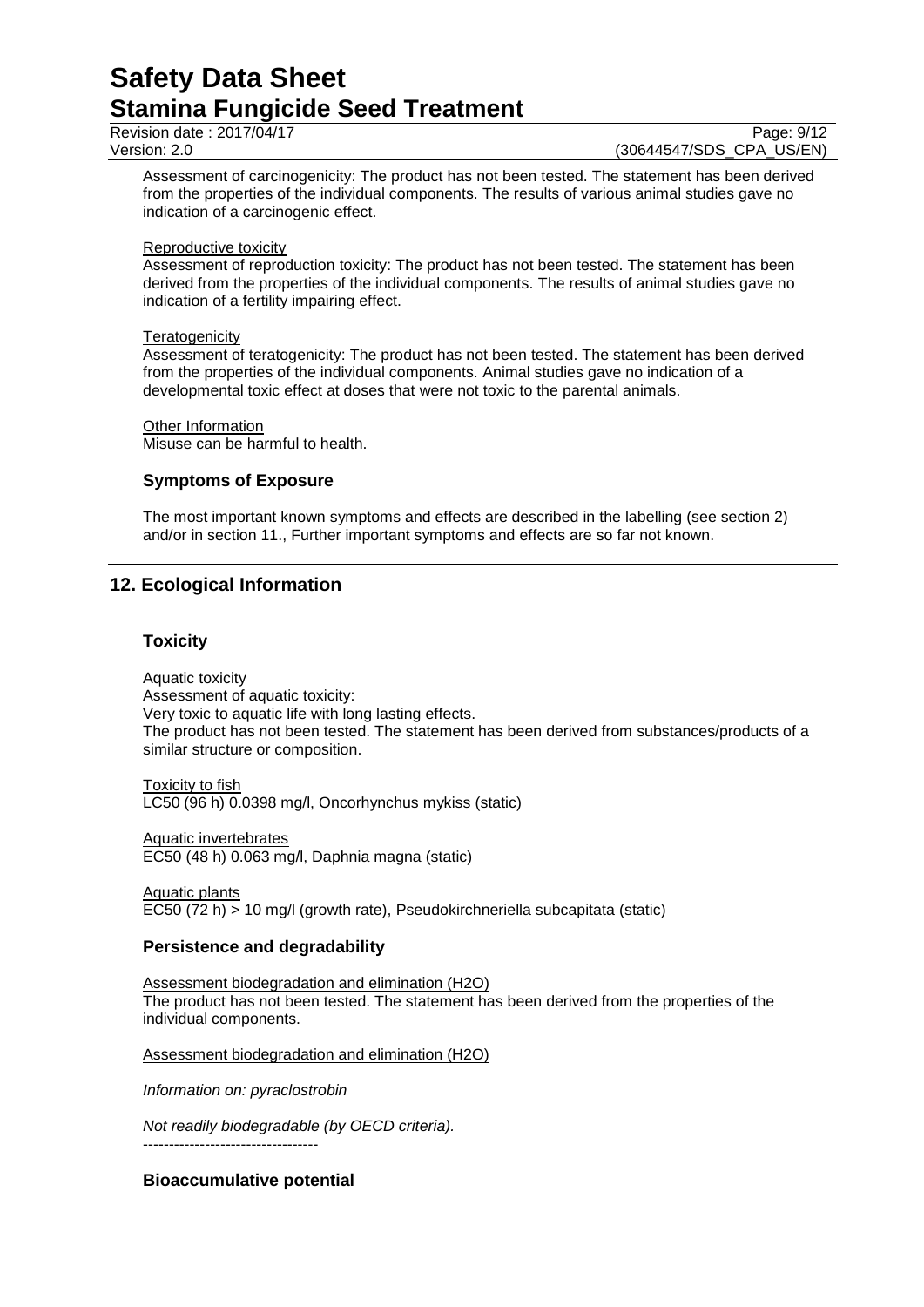Revision date : 2017/04/17 Page: 10/12<br>Version: 2.0 (30644547/SDS\_CPA\_US/EN) (30644547/SDS\_CPA\_US/EN)

Assessment bioaccumulation potential

The product has not been tested. The statement has been derived from the properties of the individual components.

Assessment bioaccumulation potential

*Information on: pyraclostrobin*

*Accumulation in organisms is not to be expected.* ----------------------------------

## **Mobility in soil**

Assessment transport between environmental compartments The product has not been tested. The statement has been derived from the properties of the individual components.

*Information on: pyraclostrobin*

*Following exposure to soil, adsorption to solid soil particles is probable, therefore contamination of groundwater is not expected.*

----------------------------------

## **Additional information**

Other ecotoxicological advice: Do not discharge product into the environment without control.

## **13. Disposal considerations**

## **Waste disposal of substance:**

Pesticide wastes are regulated. Improper disposal of excess pesticide, spray mix or rinsate is a violation of federal law. If pesticide wastes cannot be disposed of according to label instructions, contact the State Pesticide or Environmental Control Agency or the Hazardous Waste representative at the nearest EPA Regional Office for guidance.

## **Container disposal:**

Rinse thoroughly at least three times (triple rinse) in accordance with EPA recommendations. Consult state or local disposal authorities for approved alternative procedures such as container recycling. Recommend crushing, puncturing or other means to prevent unauthorized use of used containers.

## **14. Transport Information**

**Land transport** USDOT

Not classified as a dangerous good under transport regulations

|      | Sea transport |
|------|---------------|
| IMDG |               |

| Hazard class:     | 9       |
|-------------------|---------|
| Packing group:    | Ш       |
| ID number:        | UN 3082 |
| Hazard label:     | 9, EHSM |
| Marine pollutant: | YES     |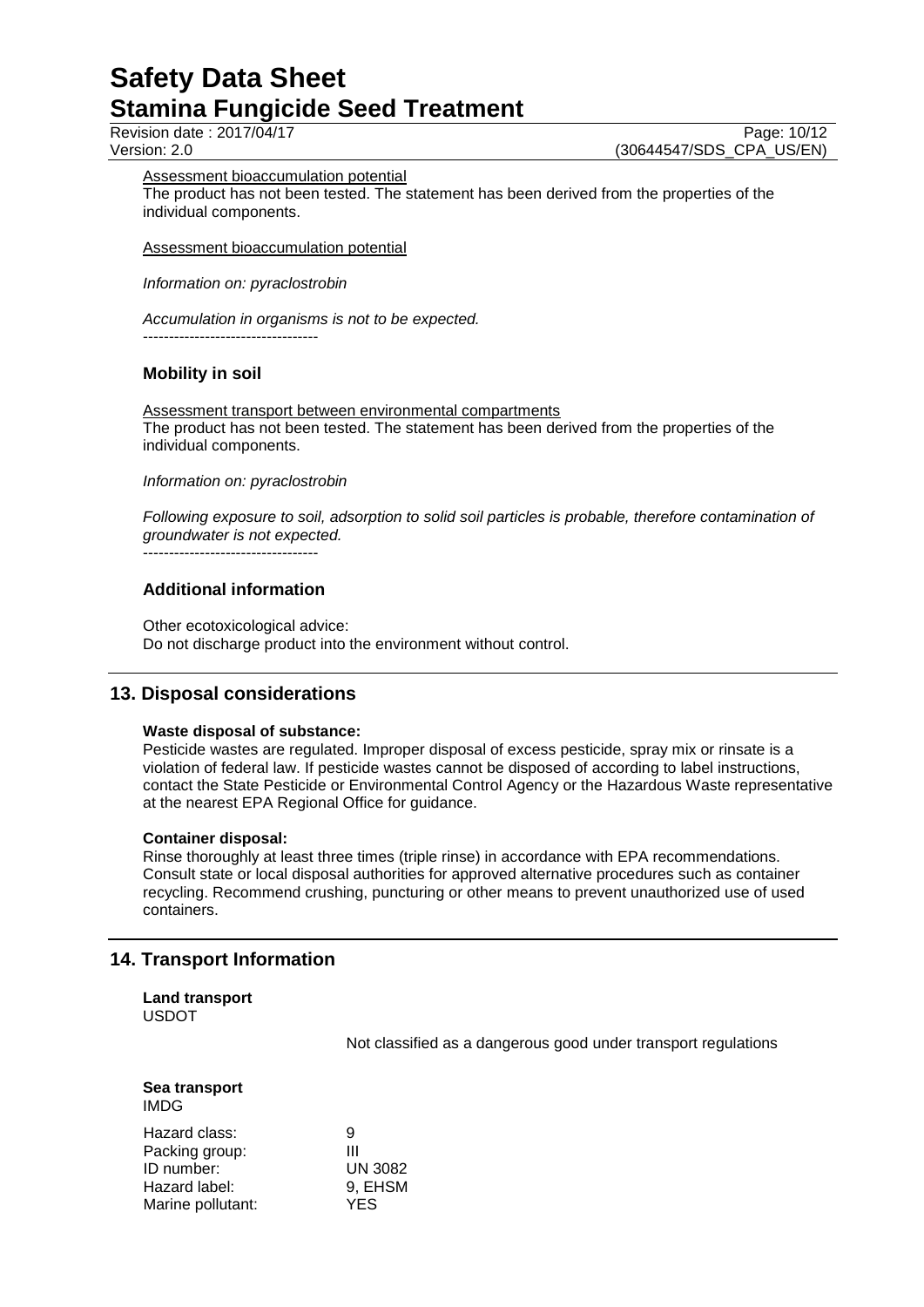Revision date : 2017/04/17 Page: 11/12<br>Version: 2.0 (30644547/SDS\_CPA\_US/EN) (30644547/SDS\_CPA\_US/EN) Proper shipping name: ENVIRONMENTALLY HAZARDOUS SUBSTANCE, LIQUID, N.O.S. (contains PYRACLOSTROBIN) **Air transport** IATA/ICAO Hazard class: 9<br>Packing group: 11 Packing group: III<br>
ID number: IN 3082 ID number: Hazard label: 9, EHSM<br>Proper shipping name: ENVIROI ENVIRONMENTALLY HAZARDOUS SUBSTANCE, LIQUID, N.O.S. (contains PYRACLOSTROBIN)

## **15. Regulatory Information**

## **Federal Regulations**

**Registration status:**<br>Crop Protection TSCA, US released / exempt Chemical TSCA, US blocked / not listed

## **EPCRA 311/312 (Hazard categories):** Chronic;

| <b>State regulations</b> |                   |                      |
|--------------------------|-------------------|----------------------|
| <b>State RTK</b>         | <b>CAS Number</b> | <b>Chemical name</b> |
| PА                       | $56 - 81 - 5$     | glycerol             |
|                          | 77-78-1           | dimethyl sulphate    |
| МA                       | $56 - 81 - 5$     | glycerol             |
|                          | 77-78-1           | dimethyl sulphate    |
| NJ                       | 77-78-1           | dimethyl sulphate    |
|                          | $56 - 81 - 5$     | glycerol             |

## **CA Prop. 65:**

WARNING: THIS PRODUCT CONTAINS A CHEMICAL(S) KNOWN TO THE STATE OF CALIFORNIA TO CAUSE CANCER AND BIRTH DEFECTS OR OTHER REPRODUCTIVE HARM.

## **Labeling requirements under FIFRA**

This chemical is a pesticide product registered by the Environmental Protection Agency and is subject to certain labeling requirements under federal pesticide law. These requirements differ from the classification criteria and hazard information required for safety data sheets, and workplace labels of non-pesticide chemicals. Following is the hazard information as required on the pesticide label.

CAUTION: KEEP OUT OF REACH OF CHILDREN. HARMFUL IF SWALLOWED. Avoid contact with the skin, eyes and clothing.